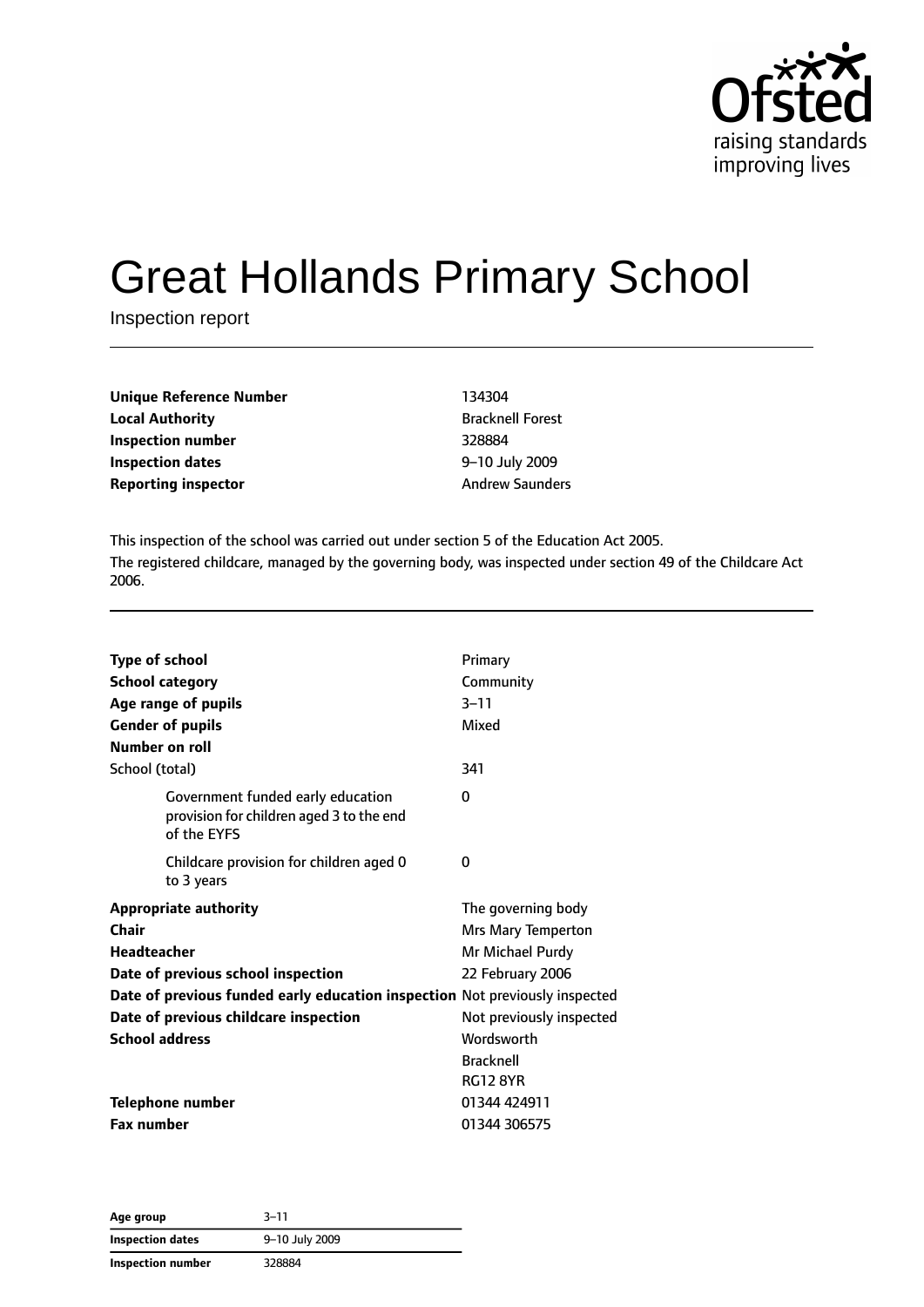.

<sup>©</sup> Crown copyright 2009

Website: www.ofsted.gov.uk

This document may be reproduced in whole or in part for non-commercial educational purposes, provided that the information quoted is reproduced without adaptation and the source and date of publication are stated.

Further copies of this report are obtainable from the school. Under the Education Act 2005, the school must provide a copy of this report free of charge to certain categories of people. A charge not exceeding the full cost of reproduction may be made for any other copies supplied.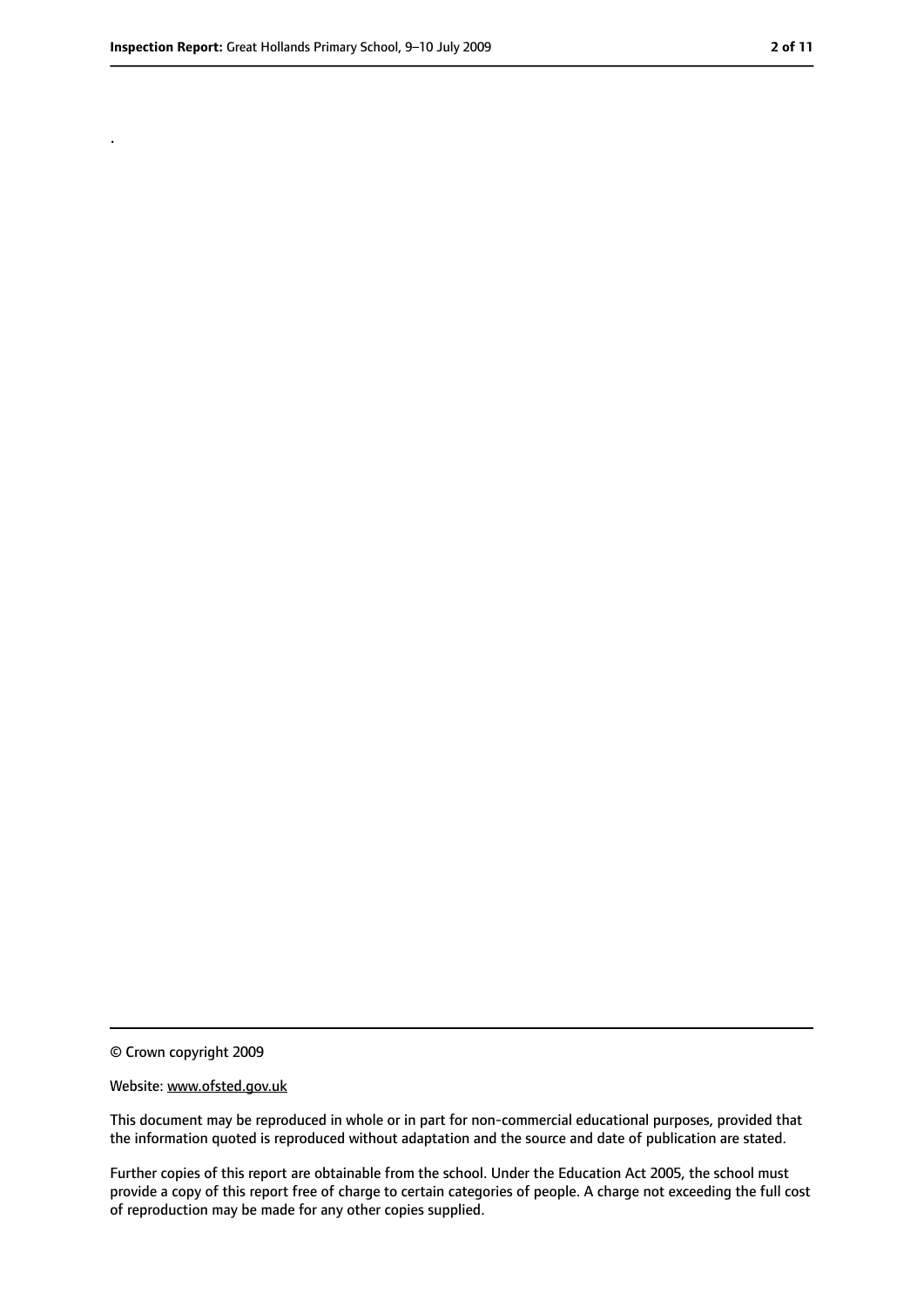## **Introduction**

The inspection was carried out by three Additional Inspectors.

#### **Description of the school**

Thisis a larger than average-sized school in a suburban area of Bracknell Forest. The proportion of pupils eligible for free school meals is average. The proportion of pupils with moderate learning difficulties and/or disabilities is above average overall, but higher in some year groups. While the majority of pupils are from a White British background, there are a wide range of other minority ethnic groups represented. The Early Years Foundation Stage includes a Nursery and a Reception class. There is a Rainbow Resource unit on the site, for pupils with social and communication difficulties. The school runs a breakfast club and an after-school club.

There is also the Oaks Children's Centre on the site, which was inspected separately.

The school has a number of awards, including Sportsmark, Gold Award for Healthy School and the Quality Mark for Basic Skills.

#### **Key for inspection grades**

| Grade 1 | Outstanding  |
|---------|--------------|
| Grade 2 | Good         |
| Grade 3 | Satisfactory |
| Grade 4 | Inadequate   |
|         |              |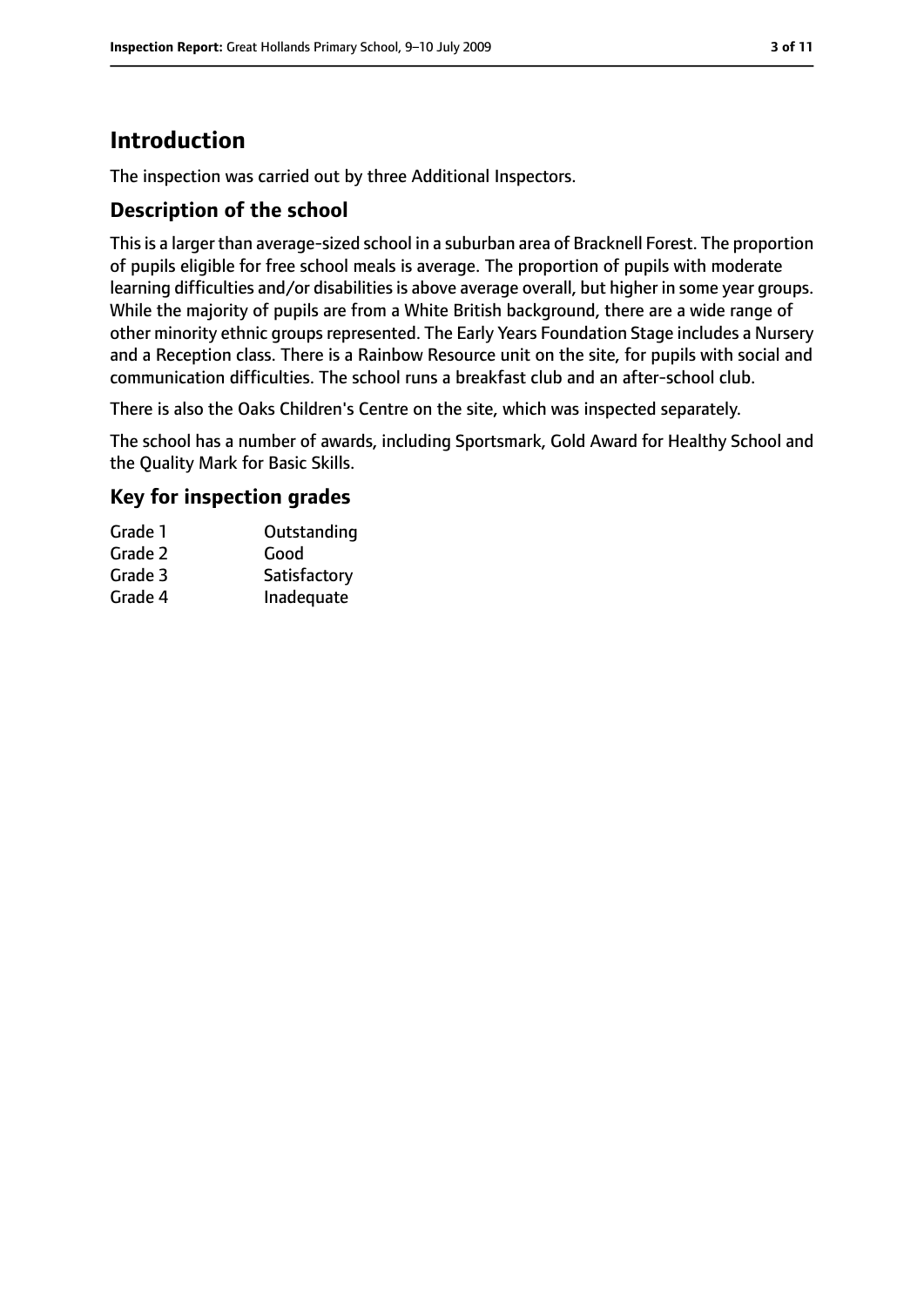# **Overall effectiveness of the school**

#### **Grade: 3**

This is a satisfactory school, where pupils reach broadly average standards by the end of Year 6. The good care, support and guidance pupils receive from the dedicated staff are highly appreciated by parents and pupils, and result in good personal development and well-being. Teaching and learning is improving, and where it is good, pupils thoroughly enjoy their lessons and make good progress. However, too many lessons do not match the best and pupils do not make consistent progress because they are not challenged and engaged by the work provided. The curriculum is at the early stages of being revised to engage pupils more and ensure their skills are developed across a range of themed topics.

Parents are largely supportive of the school and feel that their children are happy and well cared for. As one parent said, 'I am very impressed with how my child has made so much progress this year. Her confidence has grown and she has made many friends'. A few parents expressed concerns about behaviour. Inspectors found that the vast majority of pupils are very well behaved; the very few pupils who find it difficult to keep within the expectations of the school are sensitively and firmly managed, to ensure learning continues. The school is working hard to improve on satisfactory attendance rates, and the attendance of pupils is getting better as they get older.

The school community includes a small number of pupils from a wide range of minority ethnic backgrounds, including a very few for whom English is an additional language. The harmonious relations during free time are a good indicator of the work the school has done to ensure there is good community cohesion and that the behaviour of pupils has improved. Pupils get on very well, and any disagreements or rare incidents of bullying are quickly dealt with. As one pupil said, 'When you come here as a new pupil, you get friends quickly'. They thoroughly enjoy the vast grounds and make the most of the resources available; there is space for a wide variety of activities to take place, or to be quieter, when they choose.

While senior leaders have been successful in bringing about improvements in behaviour and attitudes, strategies to raise standards have been slow to have an impact. The use of targets and success criteria has been introduced and this is proving increasingly beneficial. Currently the Early Years Foundation Stage lacks a coherent overview of learning across the stage; plans are in place to tackle this, but it is not yet clear how this will be led.

The after-school club provides satisfactory care for pupils. While pupils can choose from a good range of activities, there is little provision to relax comfortably. The breakfast club is well liked by those who make use of it and provides good opportunities for pupils to socialise.

#### **Effectiveness of the Early Years Foundation Stage**

#### **Grade: 3**

When children enter the Nursery their skills and knowledge are lower than those typical for their age, particularly their communication, language and literacy skills. During the Early Years Foundation Stage they make satisfactory progress and by the end of Reception their skills are below the levels expected for five-year-olds. However, more children are achieving the expected level in reading and creative development. The outcomes in reading reflect the stronger focus on sounds and letters. Boys' knowledge and skills are not as good as those of the girls and the school has made a start on developing strategies to raise their achievement. Children experience a satisfactory range of activities in all the areas of learning. Sometimes they are asked to work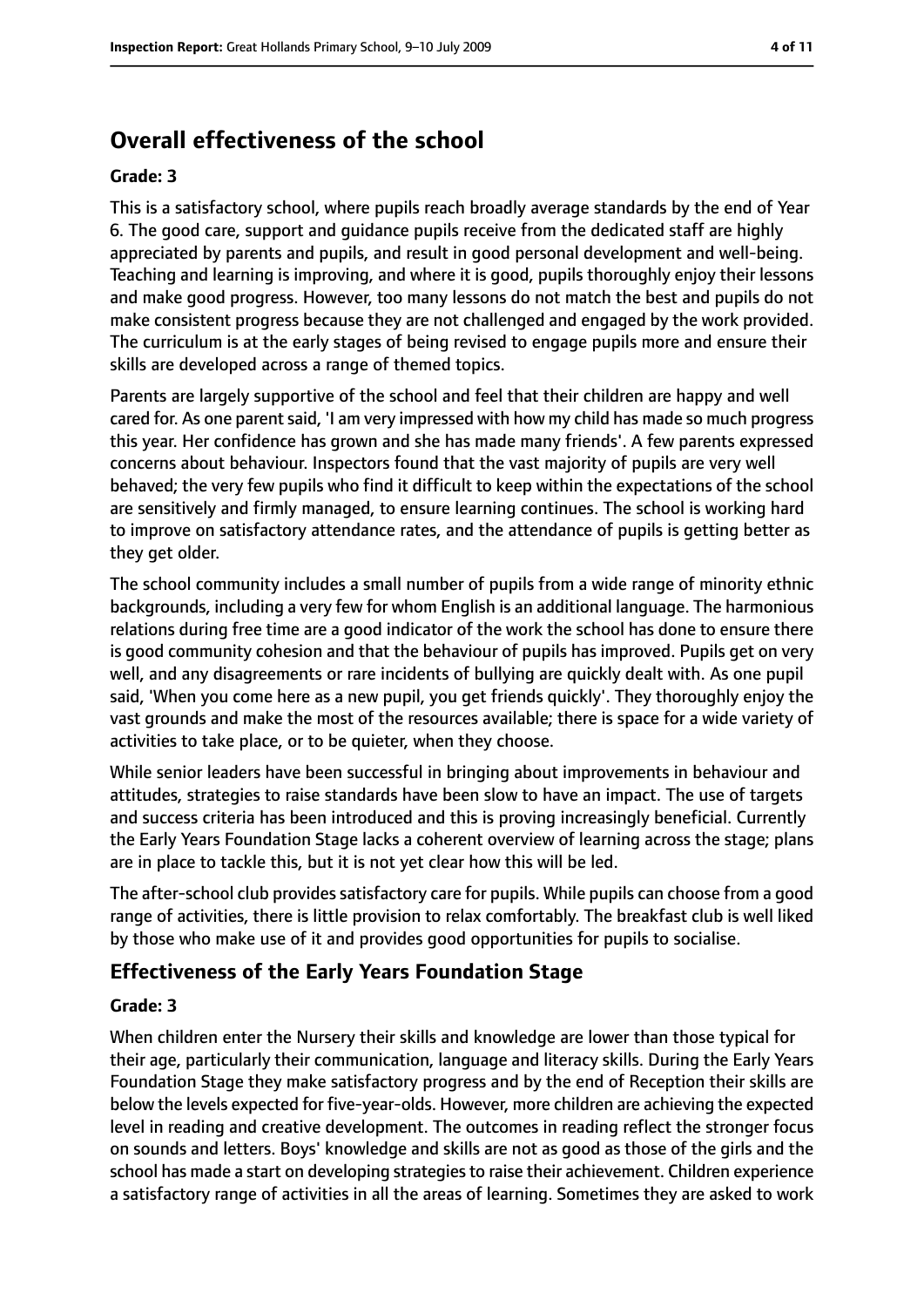alongside adults, who develop their learning through talking to them and asking questions. At other times they choose from a selection of activities and either work independently or with other children, and they make satisfactory progress in their social development. Teaching is satisfactory, but opportunities are sometimes missed to interact with children and extend their learning and speaking skills. Although Nursery and Reception have spacious outdoor areas, these are not particularly well resourced. Children enjoy trying different activities, such as tasting French food, but do not find it easy to sustain their concentration on a chosen task. Their progress is monitored through observations that contribute to the formal tracking process and informs the planning of activities. Systems for assessing children's levels of attainment on entry are not rigorous enough, and hamper the analysis of their progress during their time in the Early Years Foundation Stage. With the introduction of new strategies for managing the whole of the Early Years Foundation Stage, this aspect of the school is improving and is now satisfactory.

#### **What the school should do to improve further**

- Develop a coherent approach in the Early Years Foundation Stage, by providing clear leadership across the stage.
- Increase the rate of progress for pupils by ensuring teaching matches the best, particularly at Key Stage 2.
- Develop the creative curriculum by giving pupils work that is more challenging and engaging.

A small proportion of the schools whose overall effectiveness is judged satisfactory but which have areas of underperformance will receive a monitoring visit by an Ofsted inspector before their next section 5 inspection.

# **Achievement and standards**

#### **Grade: 3**

On leaving the Early Years Foundation Stage, pupils make up ground and reach standards which are broadly average, so that progress is good for the current cohort. Standards at Key Stage 2 have been variable and, having recovered slightly, dipped again in 2008. However, in the most recent assessments at the end of Year 6, pupils reached standards which were broadly average overall, although better in English than mathematics. Thisshowsthat they have made satisfactory progress across the stage. The Quality Mark for Basic Skills has helped the school to focus on developing these skills acrosssubjects. Pupils with English as an additional language, and those with moderate learning difficulties and/or disabilities, make good progress. Pupils with communication difficulties are greatly helped by the expert support they get, so that they make good progress.

## **Personal development and well-being**

#### **Grade: 2**

Pupils enjoy school. They say, 'It's brilliant'. They particularly like opportunities to learn through practical activities and first-hand experiences. Their spiritual, moral, social and cultural development is good. Behaviour is good in many lessons and around the school, although a small number of pupils find it difficult to manage their own behaviour without adult support, particularly when lessons are not as engaging as they might be. They feel safe in school and say that there is an adult who they can speak to if they have any concerns. Pupils are keen to take part in sporting and physical activities and know that this contributes to a healthy lifestyle. This has helped the school achieve the Healthy School Gold Award and the Sportsmark. They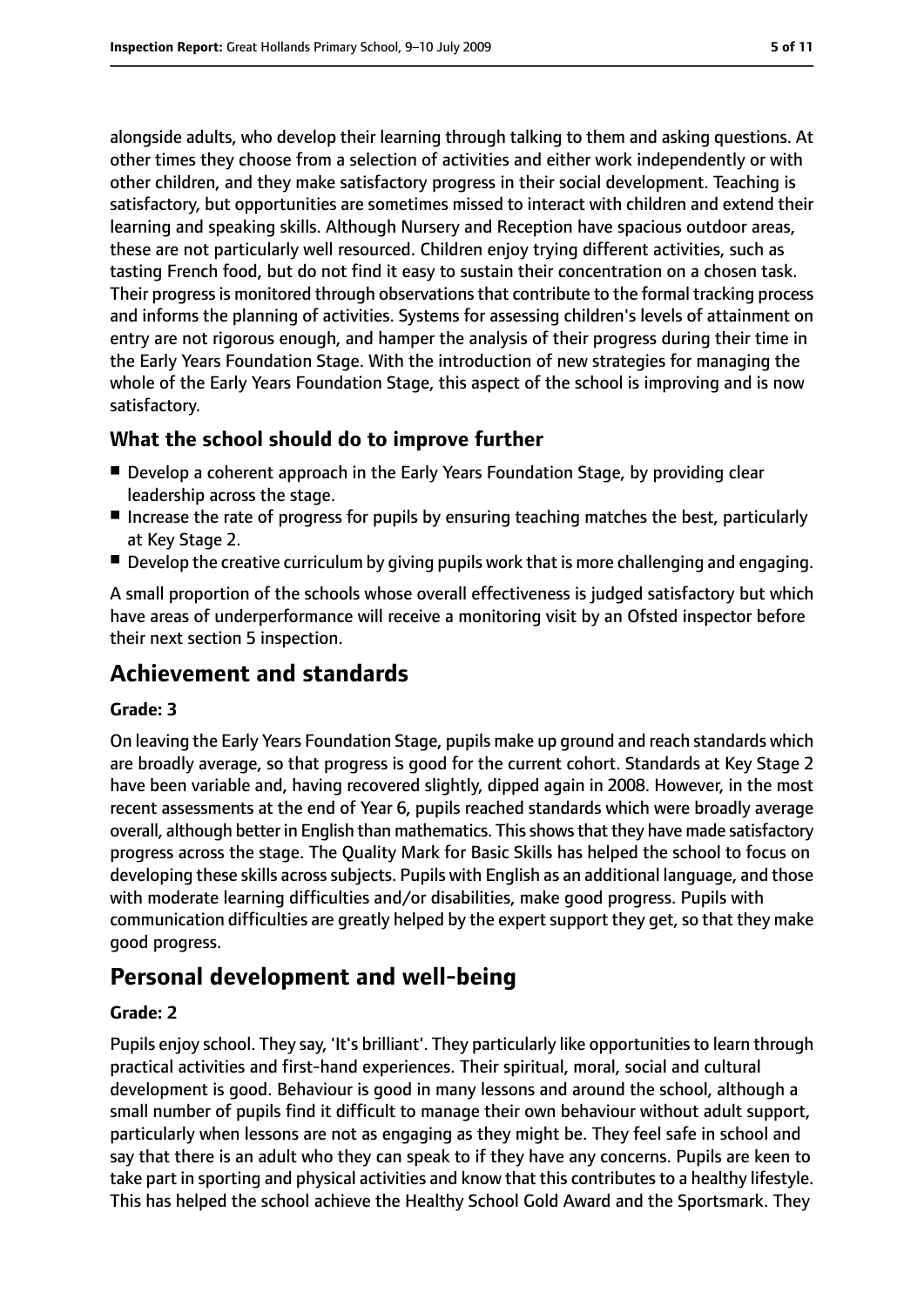have a good understanding of the importance of a healthy diet. Pupils willingly take on responsibilities and develop a sense of community, for example through involvement in school council activities, acting as peer mediators, fund-raising for charity and participation in events in the local community. They are pleased that staff listen and act on their ideas to help improve the school. They talk enthusiastically about the Eco-school Champions and learning about other cultures and languages, demonstrating their understanding of the importance of looking after the environment and being able to communicate with others. Their achievement in basic skills means that their preparation for the next stage of their learning is satisfactory.

## **Quality of provision**

#### **Teaching and learning**

#### **Grade: 3**

During the inspection, lessons observed included examples of good practice, but this is not yet consistent enough to ensure that pupils achieve as much as they can. Strategies to improve teaching, such as the use of different tasks appropriate to different groups of pupils, are beginning to have an impact. In the best lessons teaching is brisk, lively and confident and teachers make good use of the interactive whiteboards to engage pupils and provide a range of interesting learning resources. In other lessonsthe pace isslow and pupilslose focus, because the tasks they are presented with are not challenging enough. Those with moderate and severe learning disabilities are particularly well supported by the teaching assistants, who are well informed about the pupils' needs and how to help them get the most out of lessons. The same is true for pupils who speak languages other than English at home. The school has a good system for keeping track of how well pupils are doing, and teachers are becoming more confident in using this to adapt what they do in response to the pupils' needs and abilities.

#### **Curriculum and other activities**

#### **Grade: 3**

When the curriculum is well planned, it helps the pupils learn readily and allows them to be creative, using their talents effectively. This was illustrated in a Year 5/6 lesson where children were asked to share thoughts, ideas and solutions in paired work. This collaborative style of working engaged the pupils and is popular with them. The development of a more creative curriculum is at an early stage, and is inconsistent. As a result, too much of the work pupils are asked to do is not challenging enough and does not engage them. The use of information and communication technology skills is improving, for example when it is being taught to support cross-curricular learning. Appropriate visits and visitors help to support pupils' learning and enjoyment. There are a wide range of extra-curricular activities, many led by staff, while others benefit from external expertise. The ceramics work by an artist in residence with a group of gifted and talented pupils is impressive. Personal, social and health education is promoted well throughout the curriculum, particularly with regard to the benefits of exercise and healthy eating. A Healthy Living week was a successful example of this.

#### **Care, guidance and support**

#### **Grade: 2**

Pastoral care is good. The school puts considerable effort into ensuring that pupils are happy and behave well. Procedures to ensure that pupils are protected, safe and secure in school are robust and safeguarding procedures meet government requirements. The school meets the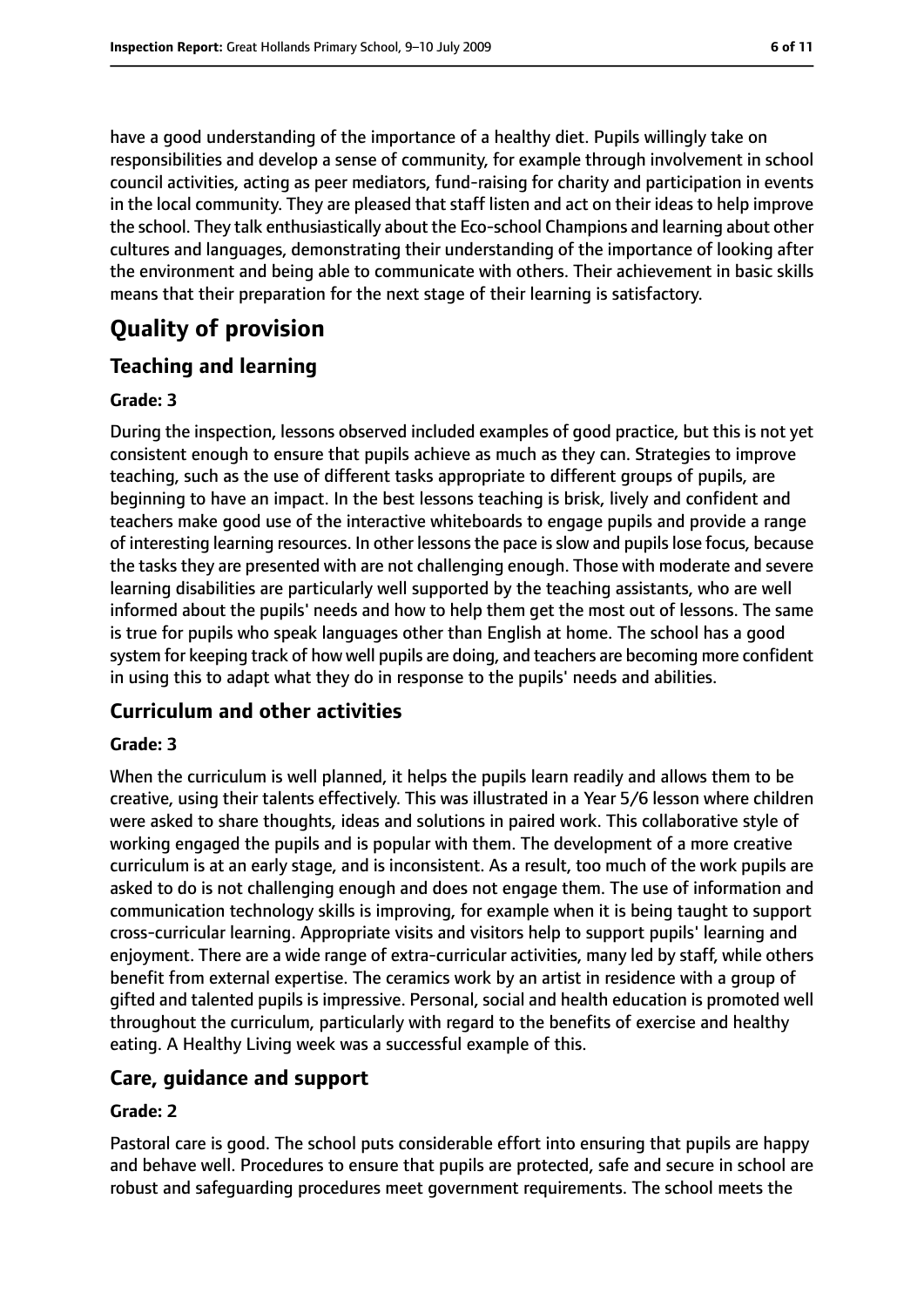needs of vulnerable pupils and those with learning difficulties and/or disabilities well; good support is provided through a balance of in-class support and focused withdrawal. Academic guidance has been improved and the increasingly accurate use of targets and success criteria mean that this is now good. Targets are regularly reviewed. Marking is helpful in allowing pupils to know what they need to do next, although they do not always have opportunities to respond to this. Tracking systems are well developed and increasingly well used to identify pupils who need additional help. The school ensures parents are kept informed and continues to build positive relationships to support learning.

## **Leadership and management**

#### **Grade: 3**

The headteacher and senior leaders have put a great deal of emphasis on developing good attitudes and behaviour, to create a positive atmosphere in which learning can take place. They have ensured there are positive ways of managing behaviour and this brings about a pleasant, calm atmosphere. Consequently, the personal development and well-being of pupils is good. Strategies to raise standards are more recent and are beginning to have an impact, as shown by the rise in standards at Key Stage 1 and in English at Key Stage 2. Although the school is aware of its overarching strengths and weaknesses through self-evaluation, the monitoring of lessons is not focused closely enough on what teachers should do to ensure good learning is happening in all lessons, in order to drive up standards. The headteacher is actively distributing leadership and management responsibilities more widely. Middle leaders are becoming more secure in their roles and are now ready to develop the curriculum to support better progress. Governors are supportive but do not always provide sufficient challenge regarding the data about standards. Governance is satisfactory. The school is an important part of its community, participating in many events. It has developed some good links with wider communities, which are helping pupils gain a wider view of the world, and has undertaken a helpful audit of how it promotes good community cohesion.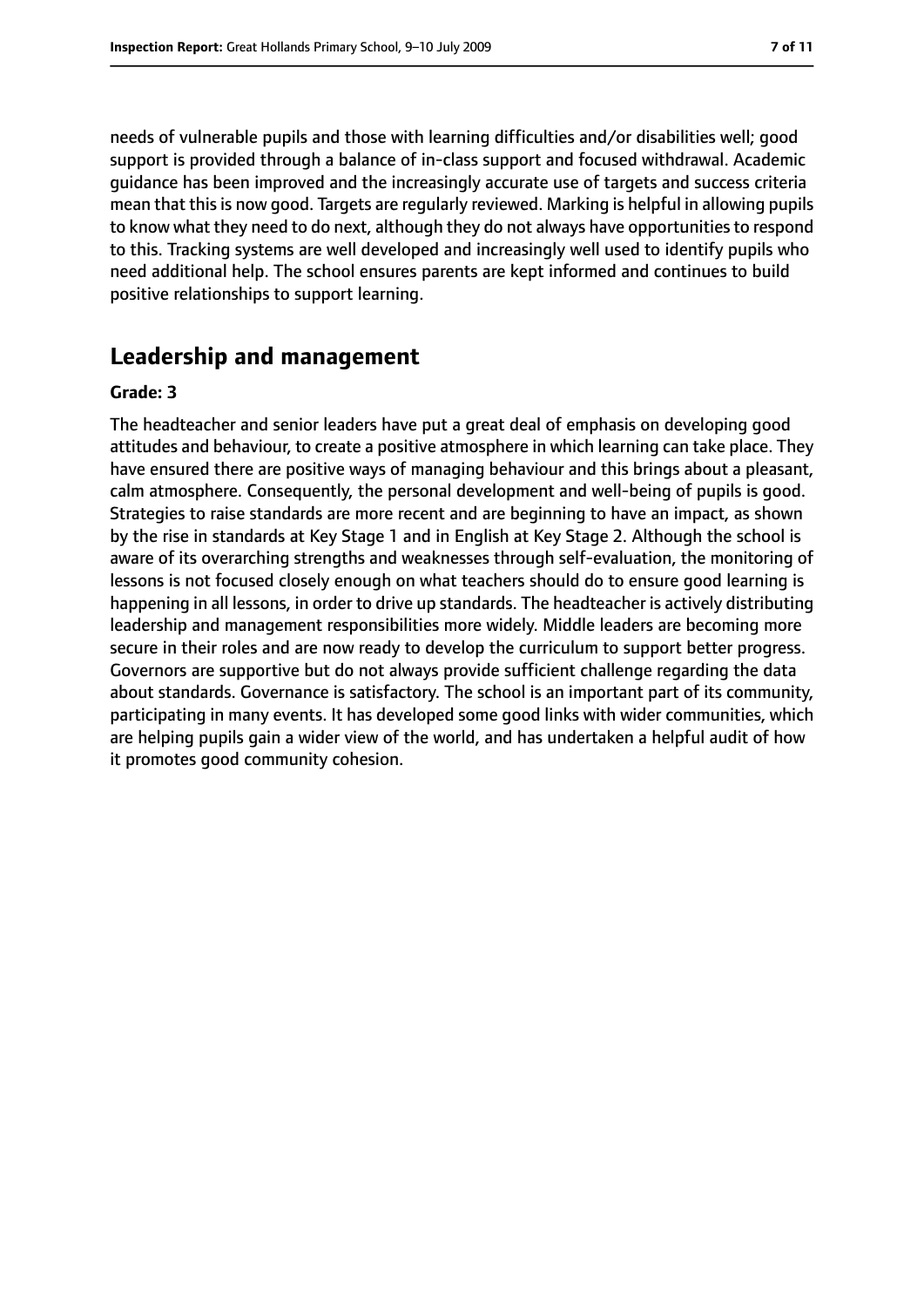**Any complaints about the inspection or the report should be made following the procedures set out in the guidance 'Complaints about school inspection', which is available from Ofsted's website: www.ofsted.gov.uk.**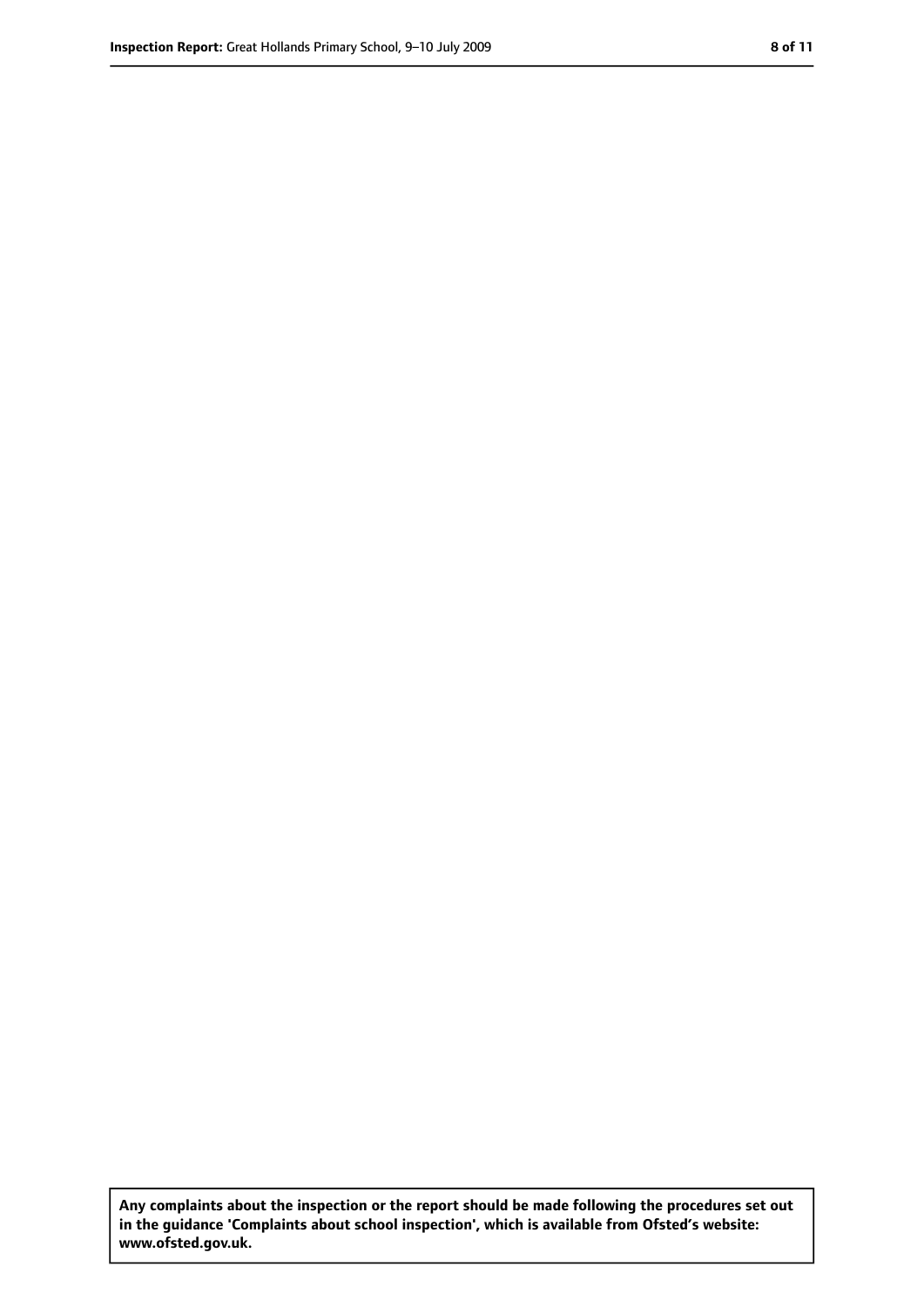# **Inspection judgements**

| $^{\backprime}$ Key to judgements: grade 1 is outstanding, grade 2 good, grade 3 satisfactory, and | School  |
|----------------------------------------------------------------------------------------------------|---------|
| arade 4 inadequate                                                                                 | Overall |

#### **Overall effectiveness**

| How effective, efficient and inclusive is the provision of<br>education, integrated care and any extended services in meeting the<br>needs of learners? |     |
|---------------------------------------------------------------------------------------------------------------------------------------------------------|-----|
| Effective steps have been taken to promote improvement since the last<br>inspection                                                                     | Yes |
| How well does the school work in partnership with others to promote learners'<br>well being?                                                            |     |
| The capacity to make any necessary improvements                                                                                                         |     |

## **Effectiveness of the Early Years Foundation Stage**

| How effective is the provision in meeting the needs of children in the<br><b>EYFS?</b>       |  |
|----------------------------------------------------------------------------------------------|--|
| How well do children in the EYFS achieve?                                                    |  |
| How good are the overall personal development and well-being of the children<br>in the EYFS? |  |
| How effectively are children in the EYFS helped to learn and develop?                        |  |
| How effectively is the welfare of children in the EYFS promoted?                             |  |
| How effectively is provision in the EYFS led and managed?                                    |  |

#### **Achievement and standards**

| How well do learners achieve?                                                                               |  |
|-------------------------------------------------------------------------------------------------------------|--|
| The standards <sup>1</sup> reached by learners                                                              |  |
| How well learners make progress, taking account of any significant variations<br>between groups of learners |  |
| How well learners with learning difficulties and/or disabilities make progress                              |  |

#### **Annex A**

<sup>&</sup>lt;sup>1</sup>Grade 1 - Exceptionally and consistently high; Grade 2 - Generally above average with none significantly below average; Grade 3 - Broadly average to below average; Grade 4 - Exceptionally low.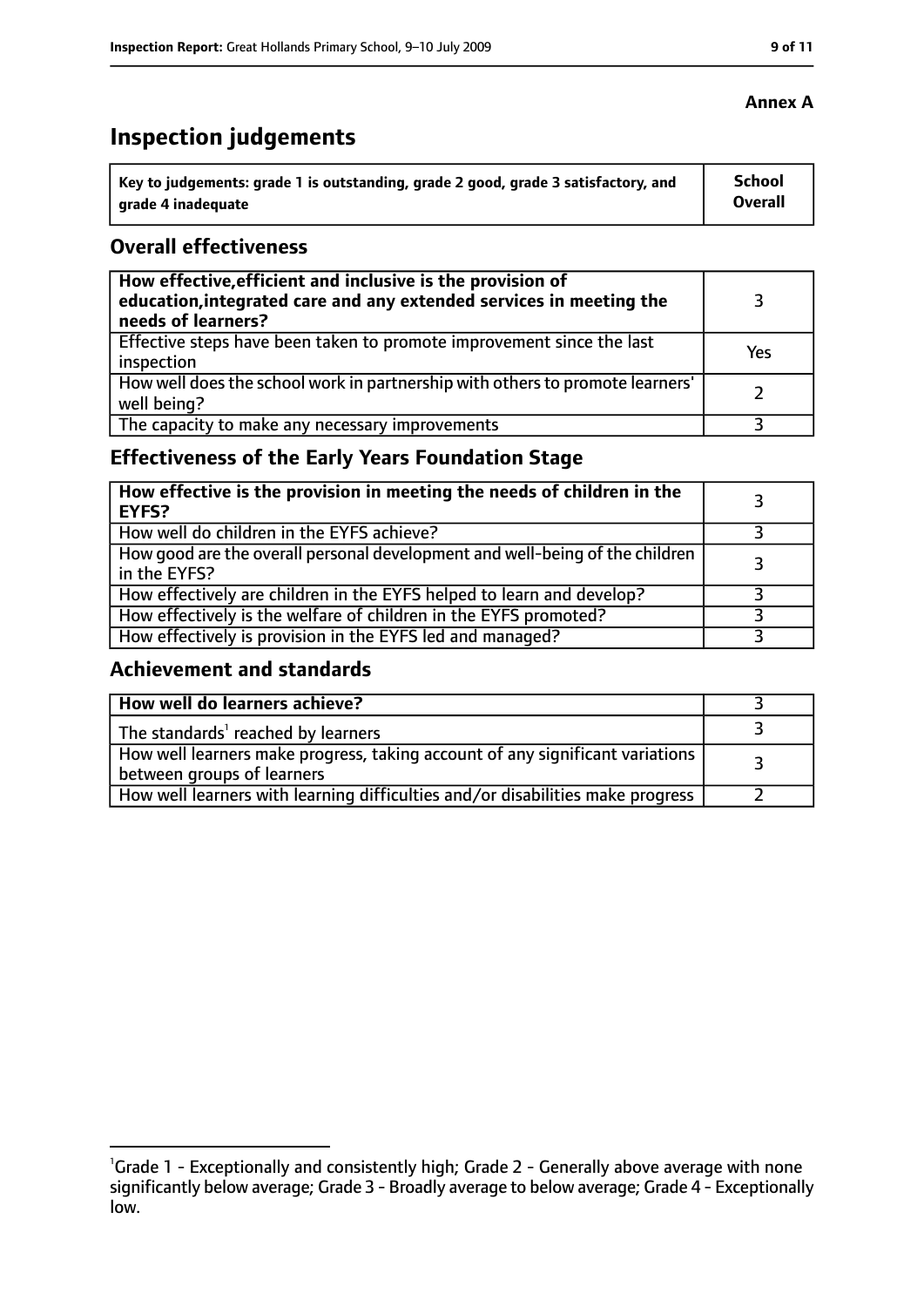## **Personal development and well-being**

| How good are the overall personal development and well-being of the<br>learners?                                 |  |
|------------------------------------------------------------------------------------------------------------------|--|
| The extent of learners' spiritual, moral, social and cultural development                                        |  |
| The extent to which learners adopt healthy lifestyles                                                            |  |
| The extent to which learners adopt safe practices                                                                |  |
| The extent to which learners enjoy their education                                                               |  |
| The attendance of learners                                                                                       |  |
| The behaviour of learners                                                                                        |  |
| The extent to which learners make a positive contribution to the community                                       |  |
| How well learners develop workplace and other skills that will contribute to<br>their future economic well-being |  |

# **The quality of provision**

| $\vert$ How effective are teaching and learning in meeting the full range of<br>  learners' needs?      |  |
|---------------------------------------------------------------------------------------------------------|--|
| How well do the curriculum and other activities meet the range of needs and<br>  interests of learners? |  |
| How well are learners cared for, quided and supported?                                                  |  |

## **Leadership and management**

| How effective are leadership and management in raising achievement<br>and supporting all learners?                                              |     |
|-------------------------------------------------------------------------------------------------------------------------------------------------|-----|
| How effectively leaders and managers at all levels set clear direction leading<br>to improvement and promote high quality of care and education |     |
| How effectively leaders and managers use challenging targets to raise standards                                                                 |     |
| The effectiveness of the school's self-evaluation                                                                                               | 3   |
| How well equality of opportunity is promoted and discrimination eliminated                                                                      |     |
| How well does the school contribute to community cohesion?                                                                                      |     |
| How effectively and efficiently resources, including staff, are deployed to<br>achieve value for money                                          | 3   |
| The extent to which governors and other supervisory boards discharge their<br>responsibilities                                                  |     |
| Do procedures for safequarding learners meet current government<br>requirements?                                                                | Yes |
| Does this school require special measures?                                                                                                      | No  |
| Does this school require a notice to improve?                                                                                                   | No  |